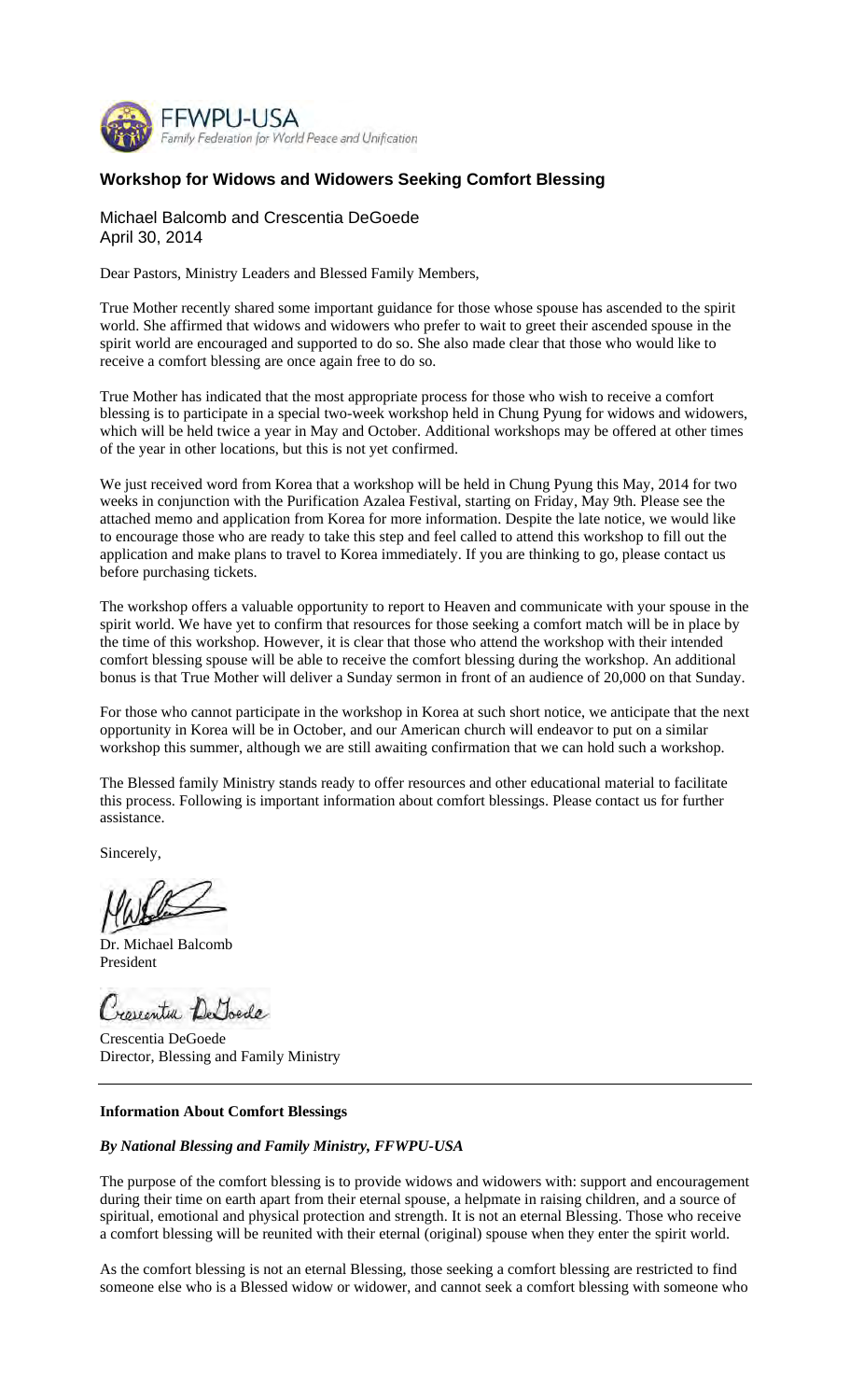has a broken Blessing or someone who has never been blessed before as this would be considered a reblessing and not a comfort blessing.

Those seeking a comfort blessing will need to receive education and guidance about the comfort blessing at a workshop, and receive spiritual support to make a connection with their ascended spouse. Currently this education is being offered at workshops held in Chung Pyung in May and October. However, for those (Americans and others worldwide) seeking comfort blessings that are unable to make the trip to Chung Pyung, we are hoping that in the future there will be workshops held in other places throughout the world besides Chung Pyung, including the U.S.

If a widow or widower has someone in mind to receive the comfort blessing with, they should participate in the workshop at Chung Pyung (or elsewhere) together.

Those who come together for the purpose of a comfort blessing have complete ownership over their process, and make the final decision to receive a comfort blessing or not.

It is strongly recommended that those seeking the comfort blessing have the full support of their children and any other important relatives.

In order to receive a comfort blessing, a couple must receive a prayer and blessing from a designated church leader or their representative.

Children are not to be conceived within the context of the comfort blessing.

If a couple has no children before one spouse goes to spirit word, and the living spouse would like to have children, the couple may decide to dissolve their Blessing and each partner get re-blessed, one in the physical world, and one in the spirit world, instead of seeking a comfort blessing.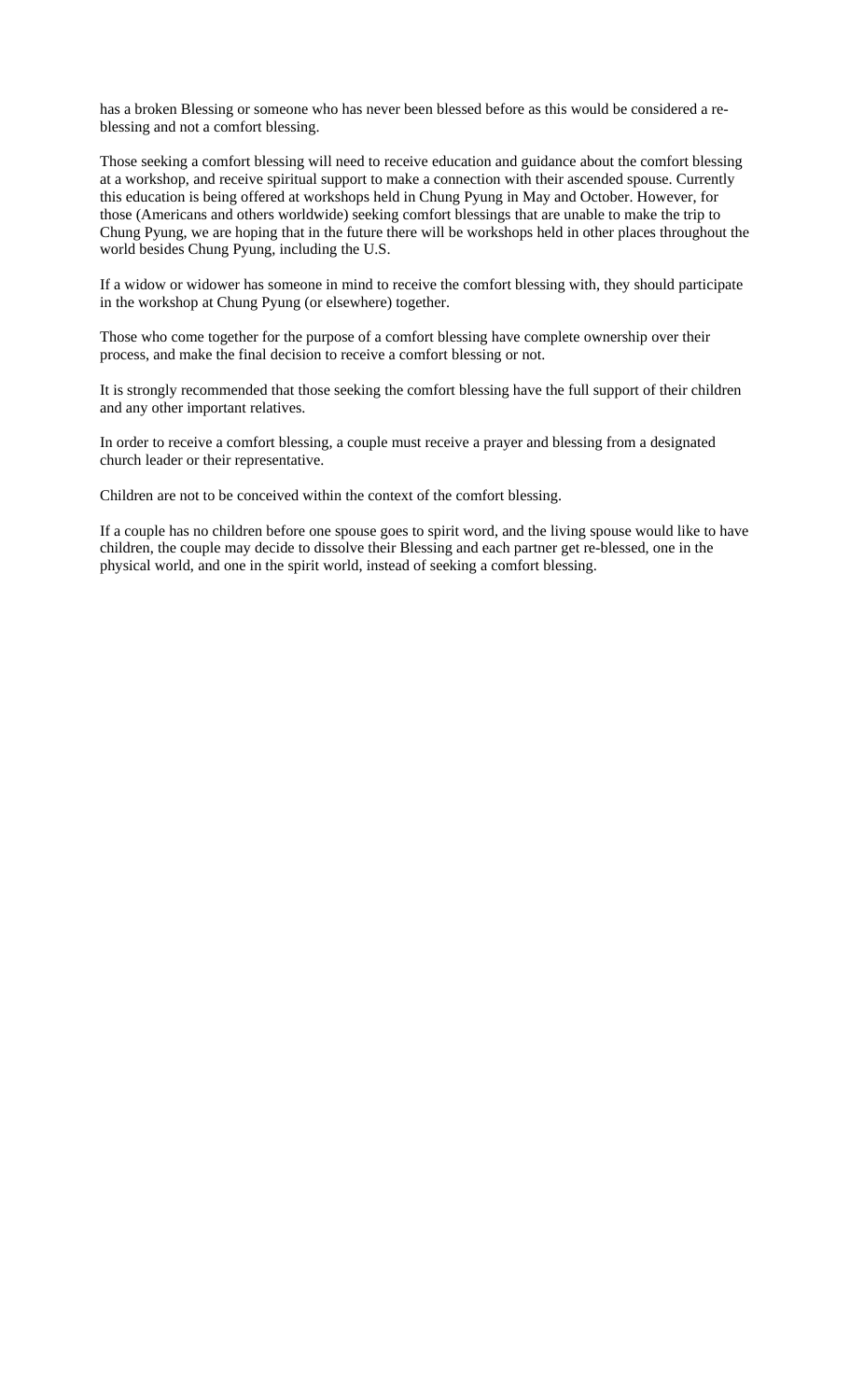

13F Dowon Bldg., Dohwa 2 dong Mapo-gu, Seoul, Republic of Korea 121-728 Tel: (82-2) 3275-4200 Fax: (82-2) 3275-4220 E-mail: <u>mission@tongil.or.kr</u>

## *Ref. No. FFWPUI 2014-32*

| To       | : Regional Presidents, Cheon Il Guk Special Envoys, National Leaders                  |
|----------|---------------------------------------------------------------------------------------|
| $\bf Cc$ | : National Messiahs                                                                   |
|          | <b>From</b> : FFWPU International Headquarters                                        |
| Date     | : 4.02 by the heavenly calendar in the $2^{nd}$ year of Cheon Il Guk (April 30, 2014) |
| Re.      | : Applications for the Comfort Blessing Candidates                                    |

May our Heavenly Parent's and True Parents' blessings and love be with all regions, mission nations and providential organizations.

The True Parents of Heaven, Earth and Humankind have bestowed on us the grace of the Comfort Blessing. Members hoping to receive the comfort blessing must receive a two-week workshop starting either before or during **the 2014 Purification Azalea Festival for the Inheritance of Heavenly Fortune** (Fri, May 9 – Sun, May 11); candidates will communicate with their spouses in the spiritual world, make new resolutions to become one with True Parents through absolute faith and build true families with their new family and will then receive the Comfort Blessing during this two-week workshop.

We ask all pastors to find out which members desire to receive the Comfort Blessing and to recommend them in the following manner:

- A. Qualifications
	- 1. Among families that completed the Three-Day Ceremony with one spouse that passed away
	- 2. Members that can pledge not to have children after receiving the Comfort Blessing
	- 3. Families in which three years have passed since the passing of the other spouse
- B. Documents to Submit
	- 1. Application Form for the Comfort Blessing (Attached)
	- 2. Photo
		- i. Family Picture (12cm x 17cm) : 2 copies
		- ii. Upper-half photo of the applicant (20cm x 25cm) : 1 copy
		- iii. Full-body photo of the applicant (20cm x 25cm) : 1 copy
	- iv. Passport-size photo of the applicant (5cm x 7cm) : 1 copy
	- 3. Medical certificate (including an AIDS test) : 1 copy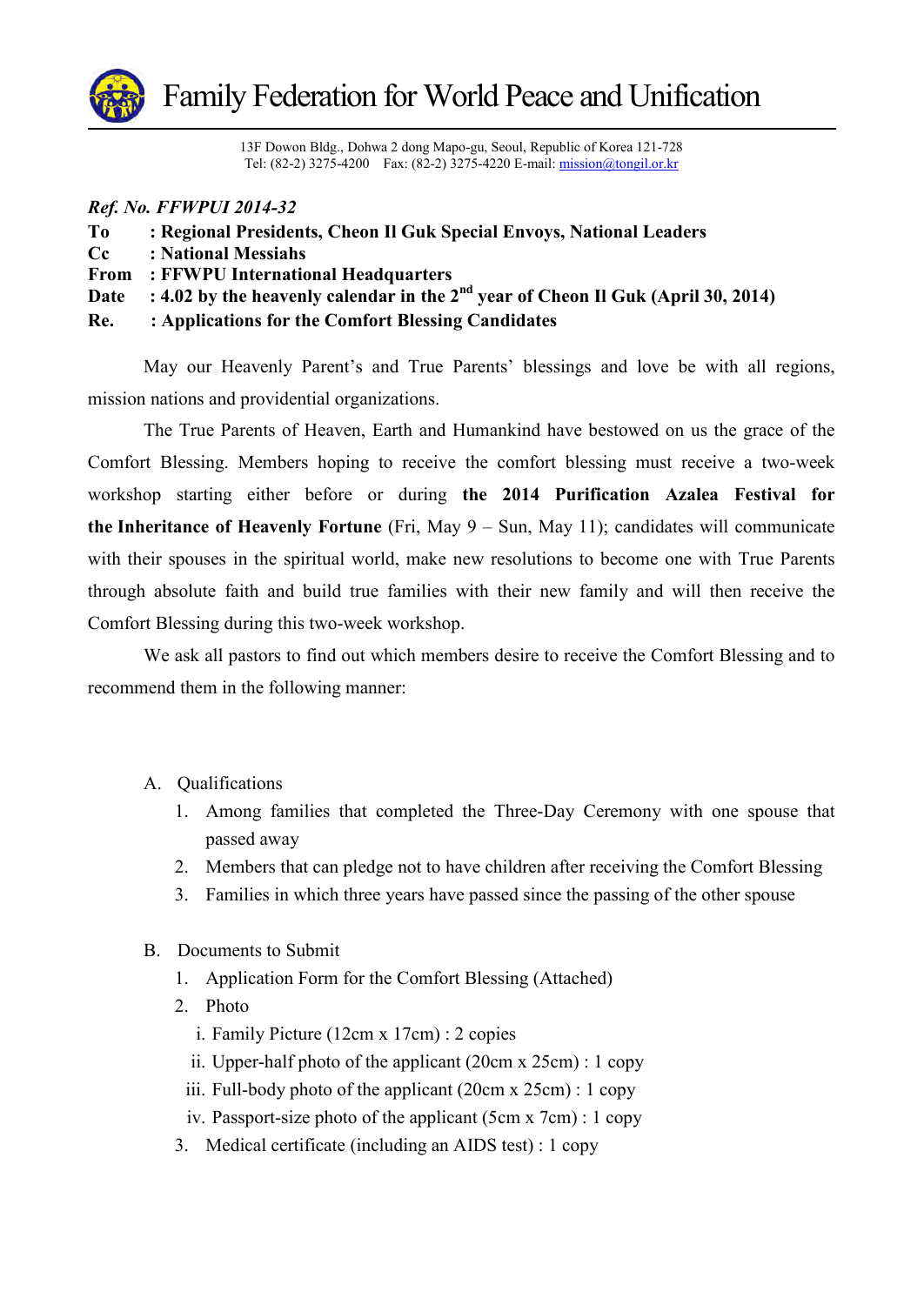

13F Dowon Bldg., Dohwa 2 dong Mapo-gu, Seoul, Republic of Korea 121-728 Tel: (82-2) 3275-4200 Fax: (82-2) 3275-4220 E-mail: <u>mission@tongil.or.kr</u>

C. Deadline for Application: 4.4 by the heavenly calendar in the  $2<sup>nd</sup>$  year of Cheon Il Guk (May 2, 2014)

> Person-in-charge: Seung-man Park Blessed Family Department (+82-2-3271-0522) E-mail: truekihun@hanmail.net

D. Further notifications regarding Comfort Blessing procedures will be sent to applicants only.

Attached: Application Form for the Comfort Blessing